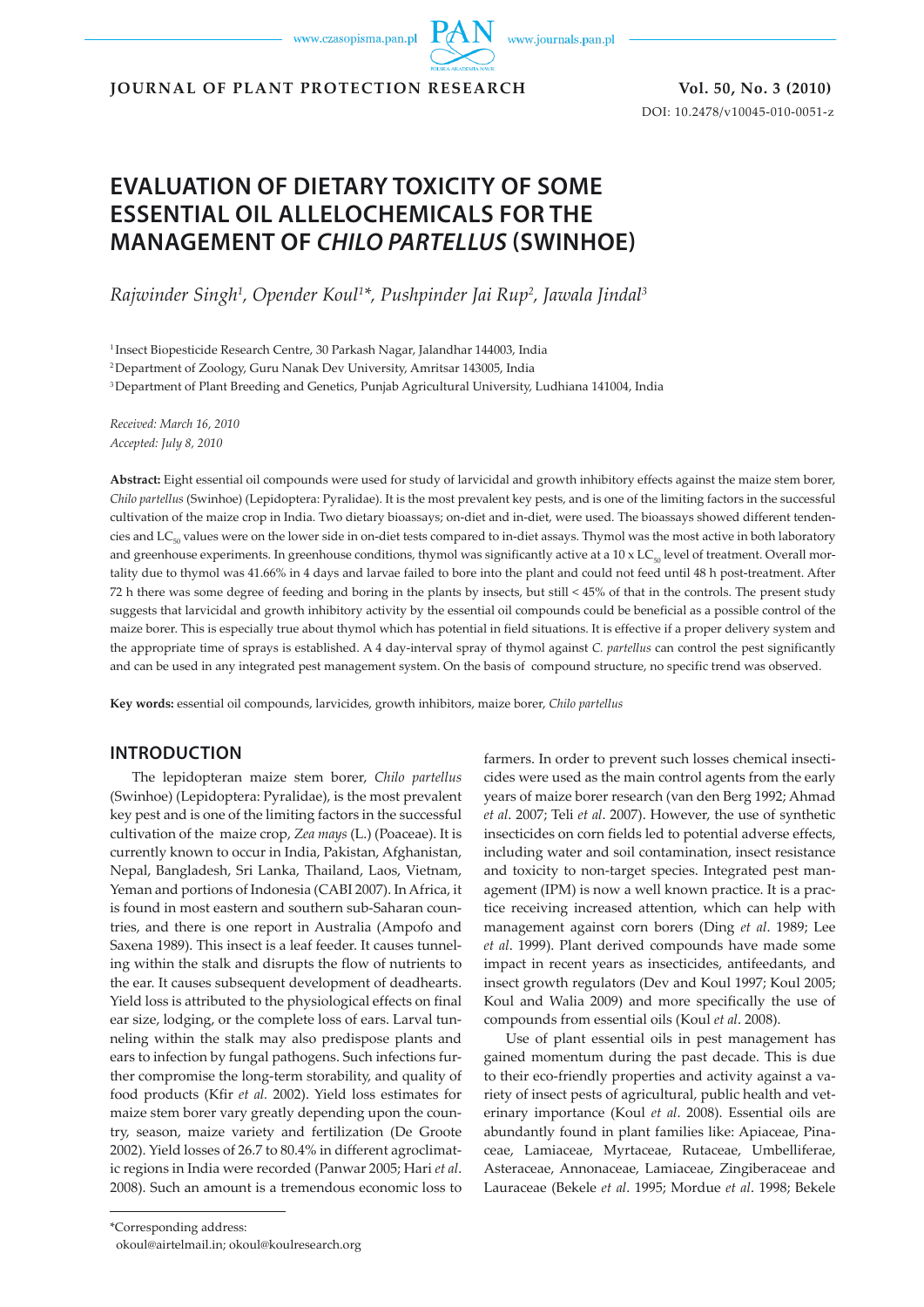**PAN** www.czasopisma.pan.pl www.journals.pan.pl *294 Journal of Plant Protection Research 50 (3), 2010*

and Hassanali 2001; Isman and Machial 2006; Akhtar *et al.* 2008; Regnault-Roger and Philogene 2008) and are the by-products of plant metabolism. Essential oils are commonly referred to as volatile plant secondary metabolites, which generate in response to stress conditions (Rice and Coats 1994). These allelochemicals interfere with metabolic, physiological and behavioral functions of insects. Some of these allelochemicals effect growth, development, reproduction or survival of insects and vectors (Brattsten 1983; Karr and Coats 1988; Wantanabe *et al*. 1993; Paruch *et al*. 2000; Tripathi *et al*. 2000; Koshier and Sedy 2001; Hummelbrunner and Isman 2001; Dimetry *et al*. 2003; Tripathi *et al*. 2002, 2003; Govindaraddi 2005; Koul 2005; Batish *et al*. 2008; Singh *et al*. 2008). Some plant essential oils also act as semiochemical disruptants (Youssef *et al*. 2009). The essential oil compounds display characterisitic neurotoxic symptoms including agitation, hyperactivity, paralysis and knockdown (Koul *et al*. 2008). The mode-of-action of these compounds, however, is not fully characterized. Many compounds are also widely used as flavoring agents in foods and beverages, food supplements, perfumes, decongestants and antiseptics (Templeton 1969). They are even exempt from pesticide registration. This special regulatory status combined with the wide availability of essential oils from the flavor and fragrance industries, has made it possible to fast-track commercialization of essential oil-based pesticides.

There is an absence of strategy for the use of ecofriendly compounds against the maize stem borer, *C. partellus*. This lack of strategy extends mainly to the use of essential oil compounds from plant sources in an integrated pest management system. The objective of the present study was to evaluate the dietary toxicity of such compounds and determine the influence on the survival, growth and development, pupation rate, and adult emergence rate of the maize stem borer, *C. partellus*. We also observed the differences in results from two different application methods, i.e. diet incorporation or application onto the surface of the diet. We tried laboratory results in greenhouse experiments to determine if an IPM based strategy could be developed.

# **MATERIALS AND METHODS**

#### **Test compounds**

We used eight essential oil compounds, i.e. thymol, 1,8-cineole, linalool, terpineol, *trans*-anethole, carvacrol, eugenol and methyl eugenol, in the present study. The compounds occur commonly in mint, myrtle, citrus, eucalyptus, rosemary etc. We used the pure compounds (97–99% purity) as received (purchased from Sigma/Aldrich Chemie, Gmbh, Germany and Acros Organics, NJ).

### **Insects**

Bioassays were conducted using larvae of the maize borer, *C. partellus* obtained from an established laboratory colony. Larvae were maintained on an artificial diet prepared in the laboratory (Kanta and Sajjan 1992). The cultures were maintained at 27±1°C at L16 : D8 photoperiods. First and second instars were used in various experiments.

#### **In-diet bioassay**

Lethal concentrations  $(LC_{50})$  which cause 50% mortality and effective concentrations  $(EC_{50})$  that inhibited 50% growth were determined by oral administration methods. These were the concentrations required for 1st and 2nd instars of *C. partellus* larvae. Various compounds were dissolved in solvent (acetone) to prepare a stock solution. Required quantity from the stock solution was then picked and individually mixed with the standard artificial diet before the diet solidified. For example, a prepared concentration of the chemical solution was incorporated into the diet when the dietary preparations cooled down to ~40°C. This was done to prepare a series of concentrations in the range from 0.05 to 1.5 mg/ml for the 1st instars and 0.5 to 8 mg/ml for the 2nd instars. The mixtures were then thoroughly blended. The artificial diet was carried in a warm jar. Running hot water maintained the temperature at ~58°C to prevent hardening. Keeping the optimum temperature is very important. Higher temperatures can degrade some ingredients such as vitamins, and low temperatures can allow the medium to solidify too quickly. The control diet was treated with solvent only. Upon hatching, single 1st (48 h old) and 2nd (7–9 mg body weight) instars were placed individually on ~3 g diet poured into individual solo cups (29.57 ml) as larvae have a boring habit. Larvae were individually weighed prior to treatment. Treatment groups were then placed in a sealed plastic tray lined with moistened filter paper and held in a growth chamber (L16 : D8, 26°C and 75±2% RH). The tray containing *C. partellus* larvae was covered on the upper side by a black paper sheet because larvae have positive phototropism. The larval growth was assessed as a percentage of the controls after 7 days based on larval weight. A concentration inhibiting 50% growth relative to the controls, was determined by regression analysis. Total larval mortality was also recorded after 7 days for each treatment, by counting the number of dead larvae.  $LC_{50}$  required for 1st and 2nd instars was determined by probit analysis. Twenty four larvae were used for each concentration. Data on consumption of diet was also recorded for each treatment to assess percent reduction in diet consumed over the control.

#### **On-diet bioassay**

We designed this test to determine the differences between the two chemical application methods. In this bioassay a 7.5 g artificial diet was poured into each solo cup (29.57 ml), and the dietary preparations were allowed to solidify at room temperature (25±2°C). Serial dilutions of each compound ranging from 0.05 to 1.7 mg/ml were prepared by using certified acetone as described earlier. An appropriate amount (200 µl per cup) from each concentration was applied on the surface of the diet (~3 cm diameter) in an individual cup. The control diet was treated with acetone only. The cups were open for 1 h to allow the solvent to evaporate. One 1st instar larva (48 h old) was placed individually with a fine brush on the center of each diet treated with a compound at various concentrations. Treatment groups were then placed in a sealed plastic tray as described earlier. Total larval mortality was recorded after 7 days for each treatment, by count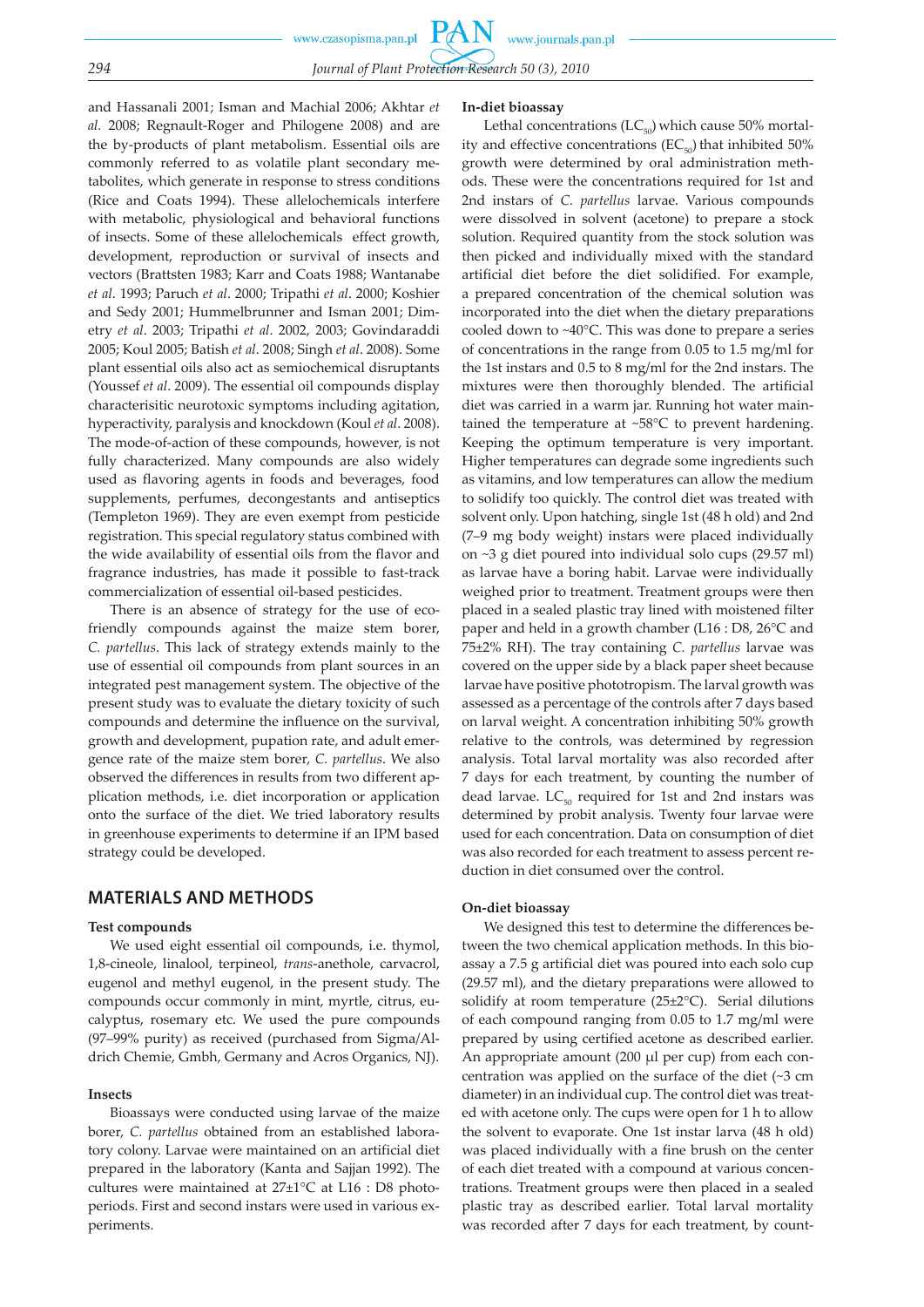ing number of dead larvae.  $LC_{50}$  required for 1st instar *C. partellus* larvae was determined by using probit analysis. Twenty four larvae were used for each concentration.

#### **Bioassay for developmental effects**

Any developmental effects of essential oil compounds on larval period, percent pupation, pupal weight, pupal period, sex ratio (male : female) and adult emergence of *C. partellus* was determined at EC<sub>50</sub> levels of concentration. For this, the required concentrations were prepared by using acetone as a solvent, and mixed with the diet as described earlier. One 2nd instar larva (7–9 mg body weight) was placed in an individual solo cup containing the treated diet. Treatment groups were then placed in a sealed plastic tray as described earlier. The diets of respective cups were changed every 7 days, and any mortality caused was recorded. Twenty eight larvae were used for each concentration. Various parameters were calculated as under:

- 1. Larval period:the larval period was taken as the interval (days) between the date of release of a 2nd instar larva and formation of its pupa.
- 2. Pupation:the pupation percent was determined as:

$$
Pupation (%) = \frac{\text{total number of pupa formed}}{\text{total number of larvae released}} \times 100
$$

- 3. Pupal period:the pupal period was calculated as the interval between pupal formation and the emergence of the adult.
- 4. Pupal weight: the weight of each pupa (mg) was calculated.
- 5. Sex ratio: as the larvae reached the adult stage, they were examined for their sex and thus sex-ratio was determined.
- 6. Adult emergence:

$$
A \text{dult emergence}(\%) = \frac{\text{total number of adults formed}}{\text{total number of pupae}} \times 100
$$

#### **Greenhouse evaluation**

A greenhouse evaluation of the most active compounds found in the laboratory experiments was conducted. The evaluation was to determine the larval mortality percent, percentage of larvae that bored into the whorl of the plant, and total area (mm<sup>2</sup>) consumed by the larva per plant.

The second instars were used in this experiment and the required concentrations used in the study were based on  $LC_{50}$  values determined in the laboratory experiments (Table 2). The treatments were given at  $LC_{50}$  level and the multiples of 5 and 10 times this value. The greenhouse studies were conducted on maize plants (Cultivar "Kesri", recommended by Punjab Agricultural University, Ludhiana) against *C. partellus*, larvae. The plants (1 plant per pot) were sown in pots of 15 x 10 cm size. All packages and practices for maize crop, recommended by Punjab Agricultural University, Ludhiana were followed.

Each desired concentration was prepared using acetone and water (1 : 15 ml). For spraying purposes, Triton X 100 @ 0.2% was added as an emulsifier. Each plant was sprayed with a hand sprayer (JSGW, Ambala, India) of 100 ml capacity to run off (12–15 ml solution). The experiments were conducted on 21-days-old plants. In experiments, each pot was covered with a nylon net, which was tied with a thread from the bottom. In each concentration there were 12 replicates. Data were taken at different time intervals i.e., 24, 48, 72, and 96 h after spraying and cumulated after 96 h. Spraying was done after releasing the larvae in the centre of a whorl. There were 12 larvae per plant. After treatment the pots were kept at an ambient temperature of 28±1°C, RH 80% and L16 : 8D photoperiod.

#### **Data analysis**

Statistical analysis was performed using Probit analysis to determine LC and EC values with their 95% confidence limits (Finney 1971). Developmental parameters were compared with ANOVA followed by Tukey's multiple range tests to determine differences between means of treatment (SAS 2002).

### **RESULTS**

#### **Larvicidal toxicity**

The compounds evaluated for this study showed some degree of larvicidal activity when they were incorporated into the diet (in-diet test) or when applied on the solidified diet surface (on-diet test). Most larvicidal activity occurred between 4 and 6 days after treatments, therefore mortality data from daily observations were accumulated until the 7th day. Significant differences were recorded among various compounds according to  $LC_{50}$ and 95% CL.

In-diet assays were carried out for both the first and second instars. Larval mortality of the first instars was higher when applied in-diet (Table 1). Within the group of compounds tested, thymol was most active  $(LC_{50} =$ 0.11 mg/ml), followed by 1,8-cineole (LC $_{50}$  = 0.13 mg/ml) and linalool ( $LC_{50} = 0.16$  mg/ml). The other compounds (terpineol, carvacrol, *trans*-anethole, eugenol and methyl eugenol) were less toxic (LC<sub>50</sub> = 0.38–0.78 mg/ml) than thymol and 1,8-cineole.

All the essential oil compounds selected for the study showed some degree of larvicidal activity when compounds were applied on the solidified diet surface (ondiet assay). Significant differences occurred (after 7 days) among essential oil compounds according to  $LC_{50}$  values. Larval mortality of 1st instars, due to thymol in this experiment, was 0.19 mg/cup ( $LC_{50}$ ) after 7 days followed by 1,8-cineole and linalool with  $LC_{50}$  values of 0.22 and 0.26 mg/cup, respectively. Other compounds terpineol, *trans*anethole, carvacrol, eugenol and methyl eugenol were 3 to 4-fold less toxic with  $LC_{50}$  values in the range of 0.60 to 0.96 mg/cup with methyl eugenol being the least toxic compound (Table 1).

In the case of 2nd instars, where an in-diet assay was conducted, thymol was again the most toxic compound with  $LC_{50} = 2.08$  mg/ml. Terpineol and 1,8-cineole were significantly similar which was obvious by the overlap of confidence intervals (Table 2). Linalool ( $LC_{50} = 2.68$  mg/ml) was moderate in comparison to thymol and terpineol.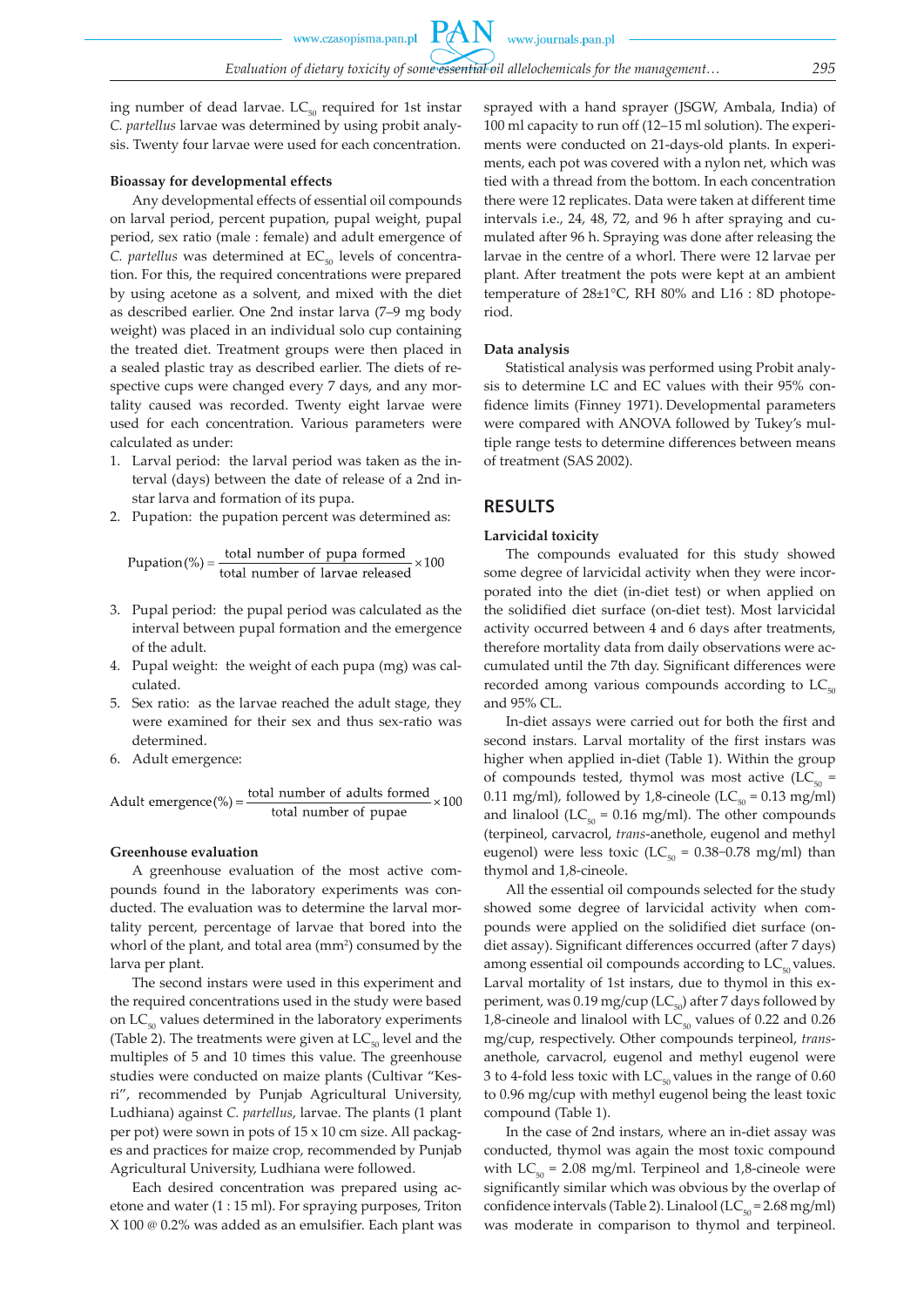www.czasopisma.pan.pl w.journals.pan.pl

| Table 1. Larvicidal toxicity (after 7-days) of essential oil compounds incorporated into and on the surface of artificial diet against 1st |
|--------------------------------------------------------------------------------------------------------------------------------------------|
| instar C. <i>partellus</i> larvae                                                                                                          |

|                | In-diet bioassay     |               |                 | On-diet bioassay      |               |                 |
|----------------|----------------------|---------------|-----------------|-----------------------|---------------|-----------------|
| Compounds      | $LC_{50}$<br>[mg/ml] | 95% CI        | slope           | $LC_{50}$<br>[mg/cup] | 95% CI        | slope           |
| Thymol         | 0.11                 | $0.09 - 0.13$ | $2.18 \pm 0.26$ | 0.19                  | $0.16 - 0.22$ | $2.06 \pm 0.21$ |
| 1,8-cineole    | 0.13                 | $0.09 - 0.20$ | $2.08 \pm 0.47$ | 0.22                  | $0.16 - 0.30$ | $1.97 \pm 0.35$ |
| Linalool       | 0.16                 | $0.10 - 0.25$ | $2.04\pm0.42$   | 0.26                  | $0.20 - 0.35$ | $1.90 \pm 0.28$ |
| Terpineol      | 0.38                 | $0.27 - 0.55$ | $2.40\pm0.61$   | 0.60                  | $0.50 - 0.72$ | $3.04\pm0.49$   |
| Trans-anethole | 0.49                 | $0.30 - 0.80$ | $1.96 \pm 0.6$  | 0.72                  | $0.57 - 0.91$ | $2.43 \pm 0.47$ |
| Carvacrol      | 0.54                 | $0.42 - 0.70$ | $2.60 \pm 0.57$ | 0.70                  | $0.55 - 0.89$ | $3.16 \pm 0.79$ |
| Eugenol        | 0.63                 | $0.53 - 0.76$ | $2.97 \pm 0.50$ | 0.85                  | $0.79 - 0.90$ | $4.33 \pm 0.33$ |
| Methyl-eugenol | 0.78                 | $0.66 - 0.93$ | $4.70 \pm 1.05$ | 0.96                  | $0.82 - 1.11$ | $4.42 \pm 0.87$ |

Table 2. Larvicidal toxicity (after 7-days) of essential oil compounds incorporated into the artificial diet against 2nd instars of *C. partellus* larvae

| Compound       | $LC_{50}$<br>[mg/ml] | 95% CI        | Slope           |
|----------------|----------------------|---------------|-----------------|
| Thymol         | 2.08                 | $1.77 - 2.44$ | $4.02 \pm 0.74$ |
| 1,8-cineole    | 2.54                 | $2.19 - 2.94$ | $3.42 \pm 0.57$ |
| Linalool       | 2.68                 | $2.37 - 3.02$ | $4.39 \pm 0.67$ |
| Terpineol      | 2.55                 | $2.24 - 2.90$ | $4.28 \pm 0.75$ |
| Trans-anethole | 3.22                 | $3.00 - 3.45$ | $5.38 \pm 0.55$ |
| Carvacrol      | 3.66                 | $3.24 - 4.14$ | $4.06 \pm 0.56$ |
| Eugenol        | 3.87                 | $3.43 - 4.36$ | $4.97 \pm 0.80$ |
| Methyl-eugenol | 4.34                 | $3.70 - 5.10$ | $3.85 \pm 0.75$ |

Table 3. Effective concentrations of essential oil compounds that inhibited growth (% of controls) of *C. partellus* larvae, when incorporated into the artificial diet

|                | 1st instars          |               |                 | 2nd instars          |               |                 |
|----------------|----------------------|---------------|-----------------|----------------------|---------------|-----------------|
| Compounds      | $EC_{50}$<br>[mg/ml] | 95% CI        | slope           | $EC_{50}$<br>[mg/ml] | 95% CI        | slope           |
| Thymol         | 0.07                 | $0.06 - 0.08$ | $2.17 \pm 0.19$ | 1.41                 | $1.17 - 1.69$ | $2.71 \pm 0.49$ |
| 1,8-cineole    | 0.08                 | $0.07 - 0.10$ | $1.45 \pm 0.19$ | 1.70                 | 1.49-1.94     | $3.03 \pm 0.41$ |
| Linalool       | 0.13                 | $0.10 - 0.15$ | $2.50 \pm 0.46$ | 1.95                 | $1.79 - 2.12$ | $3.14 \pm 0.31$ |
| Terpineol      | 0.25                 | $0.23 - 0.27$ | $3.34\pm0.39$   | 2.23                 | $2.09 - 2.38$ | $4.45 \pm 0.52$ |
| Trans-anethole | 0.27                 | $0.23 - 0.34$ | $3.72 \pm 0.62$ | 2.38                 | $2.13 - 2.67$ | $2.43 \pm 0.22$ |
| Carvacrol      | 0.27                 | $0.26 - 0.29$ | $4.30 \pm 0.40$ | 2.55                 | $2.42 - 2.69$ | $4.52 \pm 0.24$ |
| Eugenol        | 0.34                 | $0.03 - 0.37$ | $2.52 \pm 0.34$ | 2.76                 | $2.50 - 3.04$ | $2.83 \pm 0.43$ |
| Methyl-eugenol | 0.39                 | $0.36 - 0.43$ | $3.06 \pm 0.25$ | 3.35                 | $2.80 - 3.99$ | $3.09 \pm 0.58$ |

The other compounds were toxic in the range of 3.22−4.34 mg/ml. Methyl eugenol, however, was the least active compound (Table 2).

#### **Determination of growth inhibition**

The initial diet bioassay against 1st instars (2-day-old) using various essential oil compounds at different concentrations was to assess growth inhibition after 7 days post-treatment. There was significant growth inhibition that rose with an increase in the concentration of the compound. The effective concentration of essential oil compounds to inhibit 50% growth (EC<sub>50</sub>) against *C. partellus* was significantly high with thymol (0.07 mg/ml) followed by 1,8 cineole (0.08 mg/ml) and linalool (0.13 mg/ ml). Terpineol, *trans*-anethole and carvacrol were active between a 0.25 and 0.39 mg/ml ( $EC_{50}$ ) level of treatment. Eugenol (EC<sub>50</sub> = 0.34 mg/ml) and methyl eugenol (EC<sub>50</sub> = 0.39 mg/ml) were least active in inducing growth inhibition among 1st instar *C. partellus* larvae.

Treatment to 2nd instars showed that 10 to 20 times more compound was required based on the  $EC_{50}$  values obtained against 1st instars (Table 3) to achieve a similar level of growth inhibition. Thymol was significantly the most active compound with an  $EC_{50}$  value of 1.41 mg/ml followed by 1,8-cineole and linalool with  $EC_{50}$  values of 1.70 and 1.95 mg/ml, respectively. Terpineol, *trans*-anethole, carvacrol and eugenol were moderately active with an  $EC_{50}$  values in the range of 2.23–3.35 mg/ml concentrations (Table 3). Methyl eugenol was the least active compound to inhibit growth of larvae.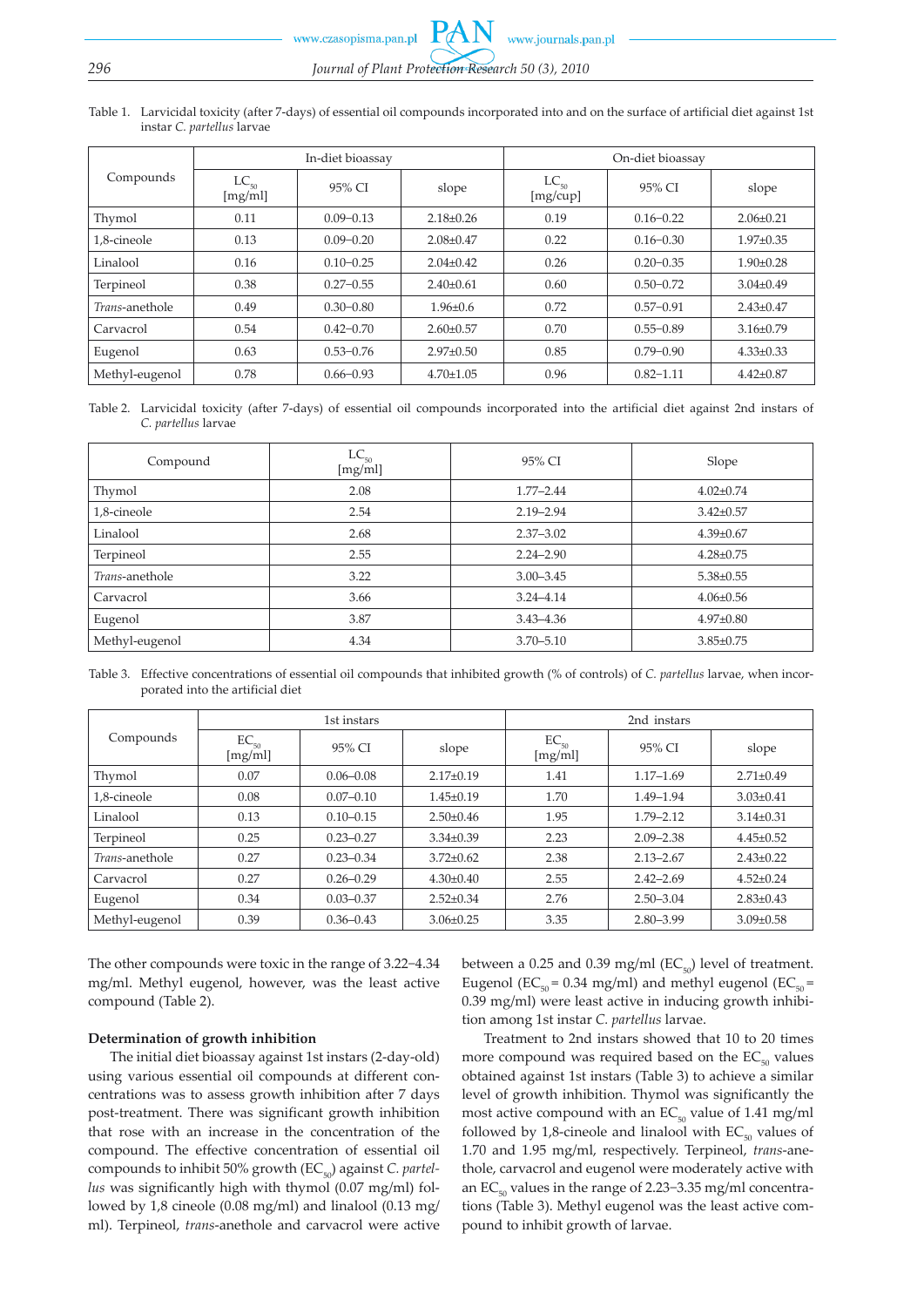www.czasopisma.pan.pl

| Compound       | Developmental parameters            | Treatment                | Control          |
|----------------|-------------------------------------|--------------------------|------------------|
|                | larval period [days]                | 24.4 b                   | 18.2 a           |
|                | pupation [%]                        | 64.28 b                  | 100a             |
|                | pupal period [days]                 | 6.1 <sub>b</sub>         | 3.8a             |
| Thymol         |                                     | female<br>male           | female<br>male   |
|                | pupal weight [mg]                   | 14.2 c<br>25.7 d         | 36.4 b<br>21.3 a |
|                | sex-ratio                           | 1:0.63                   | 1:1.54           |
|                | larval period [days]                | 23.9 b                   | 18.2 a           |
|                |                                     | 71.42 b                  | 100a             |
|                | pupation [%]<br>pupal period [days] | 5.8 <sub>b</sub>         | 3.8a             |
| 1,8-cineole    |                                     | female<br>male           | female<br>male   |
|                | pupal weight [mg]                   | 27.3 d                   |                  |
|                | sex-ratio                           | $14.8\ c$                | 36.4 b<br>21.3 a |
|                |                                     | 1:0.66                   | 1:1.54           |
|                | larval period [days]                | 23.4 b                   | 18.2 a           |
|                | pupation [%]                        | 75.0 b                   | 100a             |
| Linalool       | pupal period [days]                 | 5.3 <sub>b</sub>         | 3.8a             |
|                | pupal weight [mg]                   | female<br>male           | female<br>male   |
|                |                                     | 27.9 b<br>15.6 с         | 21.3 a<br>36.4 b |
|                | sex-ratio                           | 1:0.61                   | 1:1.54           |
|                | larval period [days]                | 22.4 <sub>b</sub>        | 18.2 a           |
|                | pupation [%]                        | 78.57 b                  | 100a             |
| Terpineol      | pupal period [days]                 | 5.1 <sub>b</sub>         | 3.8a             |
|                | pupal weight [mg]                   | female<br>male           | female<br>male   |
|                |                                     | 28.6 d<br>16.6 с         | 36.4 b<br>21.3a  |
|                | sex-ratio                           | 1:0.83                   | 1:1.54           |
|                | larval period [days]                | 22.1 b                   | 18.2a            |
|                | pupation [%]                        | 85.71 b                  | $100\ \rm{a}$    |
| Anethole       | pupal period [days]                 | 4.5 <sub>b</sub>         | 3.8a             |
|                | pupal weight [mg]                   | female<br>male           | female<br>male   |
|                |                                     | 16.9 с<br>29.8 d         | 36.4 b<br>21.3a  |
|                | sex-ratio                           | 1:1                      | 1:1.54           |
|                | larval period [days]                | 21.4 b                   | 18.2 a           |
|                | pupation [%]                        | 85.71 b                  | 100a             |
| Carvacrol      | pupal period [days]                 | 4.2 <sub>b</sub>         | 3.8a             |
|                | pupal weight [mg]                   | female<br>male           | female<br>male   |
|                |                                     | 30.1 bc<br>17.2 c        | 21.3a<br>36.4 b  |
|                | sex-ratio                           | 1:1.18                   | 1:1.54           |
|                | larval period [days]                | $21.1b$                  | 18.2 a           |
|                | pupation [%]                        | 89.28 b                  | 100a             |
|                | pupal period [days]                 | 4.3 b                    | 3.8a             |
| Eugenol        |                                     | female<br>male           | female<br>male   |
|                | pupal weight [mg]                   | 18.9 с<br>30.9 bc        | 21.3 a<br>36.4 b |
|                | sex-ratio                           | 1:1.08                   | 1:1.54           |
|                | larval period [days]                | 20.4 <sub>b</sub>        | 18.2 a           |
|                | pupation [%]                        | 89.28 b<br>$100\ \rm{a}$ |                  |
|                | pupal period [days]                 | 4.1 b                    | 3.8a             |
| Methyl-eugenol |                                     | female<br>male           | female<br>male   |
|                | pupal weight [mg]                   | 19.1 c<br>31.6 b         | 21.3a<br>36.4 b  |
|                | sex-ratio                           | 1:1.27                   | 1:1.54           |

|  | Table 4. Effect of various compounds on the development of C. <i>partellus</i> in laboratory experiments at EC <sub>50</sub> levels of treatment |  |  |  |  |
|--|--------------------------------------------------------------------------------------------------------------------------------------------------|--|--|--|--|
|--|--------------------------------------------------------------------------------------------------------------------------------------------------|--|--|--|--|

All values are means of replicates. Means within a row followed by the same letter are not significantly different (ANOVA followed by Tukey's test;  $p = 0.05$ )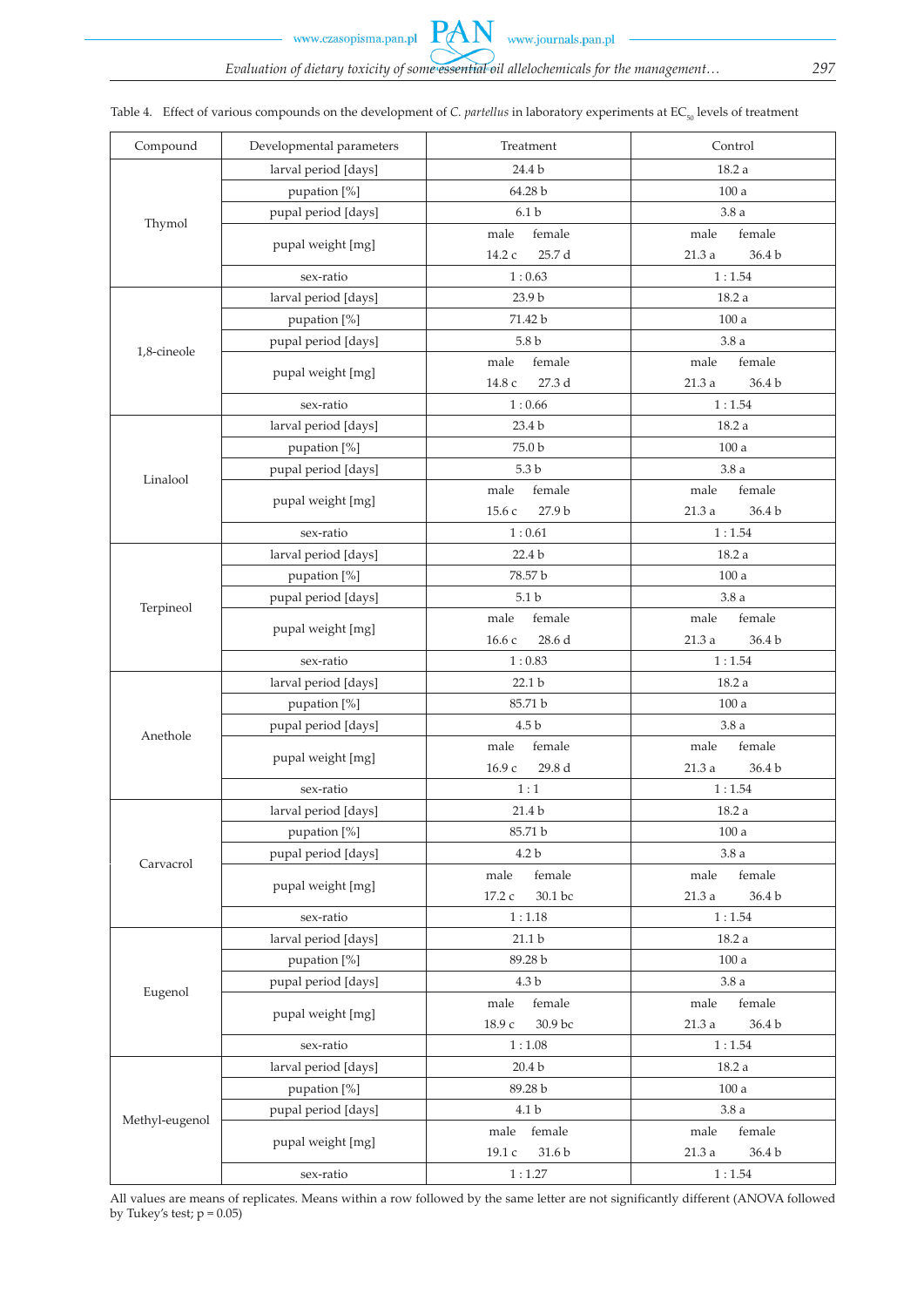#### **Developmental effects**

The time taken by the 2nd instar larvae of *C. partellus* to reach the pupal stage, is presented in table 4. Significant results were recorded on the prolongation of larval period, when reared from the 2nd instar stage till pupation on diets treated at  $EC_{50}$  levels of efficacy of various compounds used in the present study. There was a very moderate effect on the consumption of diet by larvae, which was not significantly different ( $p > 0.05$ , ANOVA). Development was completed faster on an untreated diet as compared to treated diets. While on control diets it took about 18.2 days to complete the larval period. Under treated conditions it took 24.4 days depending upon the compounds used in the treatment (Table 4). There was prolongation of the pupal period as well as reduction in pupal weight. However, methyl eugenol again, was the least effective compound with minimal effect on various developmental parameters. The data revealed that a significantly more number of male adults were produced than females from *C. partellus* larvae, when reared on treated diets at  $EC_{50}$ concentrations of thymol, 1,8-cineole, linalool and terpineol. When larvae were reared on control diets, the male : female ratio of *C. partellus* was 1 : 1.54 (i.e. the number of female adults were more) (Table 4).

Results showed that ~90% adults of *C. partellus* emerged from pupae reared on diets treated with thymol, linalool and 1,8-cineole at  $EC_{50}$  level of treatment. The emergence of adults in the case of terpineol, carvacrol, *trans*-anethole, eugenol and methyl-eugenol were not significantly different from the controls.

#### **Greenhouse evaluation**

When thymol treatments were sprayed on the plants under greenhouse conditions there were significant results in percent larval mortality, amount of leaf area consumed (mm2 ) and number of larvae that bored into the plant. In control plants, where only solvent mixture was sprayed, no mortality of larvae was observed after four days of spray. The number of larvae that bored into the plant was 47.22% and total feeding area of leaves per plant recorded was 48.06 mm2 during 4 days of observations. Thymol was again the most active compound in the highest treatment (10 x  $LC_{50}$ ) used that caused 41.7% mortality in up to 96 h (Fig. 1). No larvae could bore into the plant before 72 h. There was some feeding and boring observed after 72 h, which was still less than 45% of controls. At lower concentrations of thymol  $(5 \times LC_{50})$ , a 25.2% mortality was recorded and no larva was seen boring into the plant for the same duration. These values remained almost constant for 96 h of treatment (Fig. 1).

The mortality due to 1,8-cineole and linalool in a similar type application at their highest concentration, was around 20%, and 38.8% larvae bored into the plants in 96 h. Feeding was also significantly low as compared to the controls (Fig. 1) but more than observed in thymol treatments.

A ten time  $LC_{50}$  concentration spray was applied on plants using terpineol. Larval mortality, larvae that bored into the plant and total feeding area consumed per plant were 19.44%, 44.44% and 26.89 mm2 , respectively, 96 h after the sprays were applied.



Fig. 1. Mortality of *C. partellus* larvae and effect on the consumption after a 96 h exposure to corn plants treated with essential oil compounds under greenhouse conditions

# **DISCUSSION**

Many essential oil compounds were studied and cause a variety of effects in insects (Koul 2008). But their spectra of activity and modes of action as regulators of growth and development are poorly understood. The present work focuses on the potential of such compounds acting via ingestion. Laboratory dietary bioassays conducted, showed that selected compounds had various biological effects against the maize borer, *C. partellus*. The compounds used, showed larvicidal activities against the maize borer from a moderate to a high degree. Among the test compounds, thymol was most active, followed by 1,8-cineole and linalool. Eugenol and methyl eugenol were least active as compared to other compounds. Thymol is apparently a very potent larvicide as it is toxic to other lepidopterans like *Spodoptera litura* (Hummelbrunner and Isman 2001) and *Thaumetopoea wilkinsoni* (Cetin *et al*. 2007). Currently, five end-use pesticide products containing the active ingredient thymol are registerd. Thymol, thyme essential oil and thyme (spice) are listed by the Food and Drug Administration (FDA) as foods for human consumption and food additives.

On-diet and in-diet assays showed slightly different tendencies as the compounds were administered in two different ways.  $LC_{50}$  values were on the lower side in on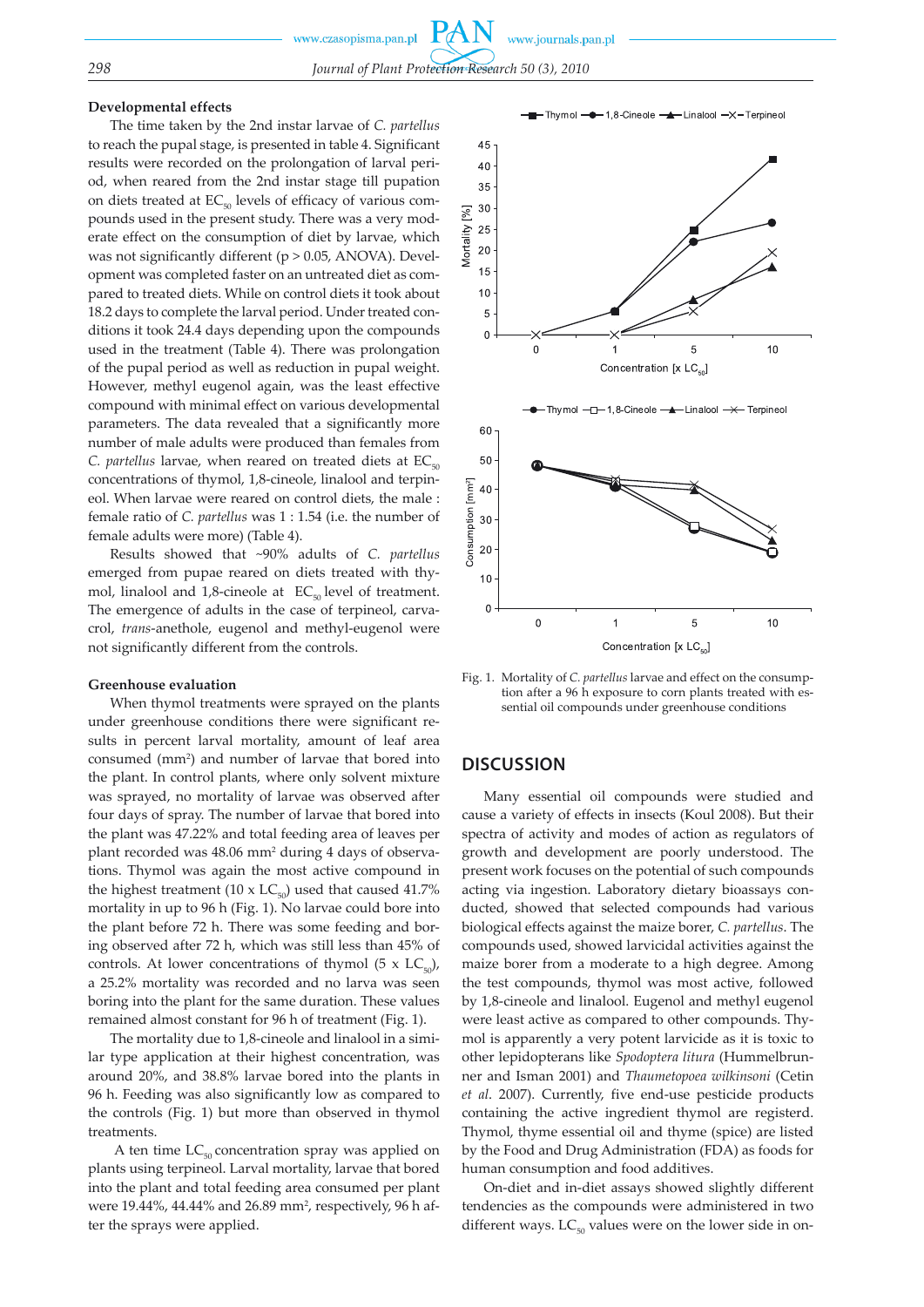diet tests compared to in-diet tests against first instars (Table 1), suggesting that efficacy in on-diet experiments was lower. The obvious reason for this could be that *C. partellus* larvae did not feed on the same amount of the compound at the surface of the diet due to their boring into the diet where compounds were not available, as would be in the in-diet experiment. In, the in-diet experiment insects have to feed continuously on the treated diet. This has an implication in the field situation in the sense that sprays on the plants would be required before the larvae reach to the boring stage of development. This means that treatments should be given before late second instars, which have tendency to bore into 20–30 day old plants. The comparison of 1st and 2nd instars for the in-diet experiments revealed that 1st instars were more susceptible to all the compounds than the second instars. Nearly a 5 to 18-fold increase in concentration level was required to achieve similar toxicity in 2nd instars.

Thymol is definitely the most active. The other monocyclic compound α-terpineol has almost half of the activity of linalool (acyclic) against *C. partellus* larvae. On the basis of the structure of the compounds used in the present study, there does not seem to be any specific trend. This is despite the fact that earlier reports suggest that monocyclic monoterpenoids were generally more effective than acyclic and bicyclic compounds against *Ostrinia nubilalis* in dietary assays (Lee *et al.* 1999) and *Diabrotica undecimpunctata* in a soil assay (Rice and Coats 1994).

1,8-cineole was the second best effective compound against *C. partellus* and this compound is shown to have potential against other lepidopterans like *S. litura, Psedaletia unipuncta* and *Trichoplusia ni* (Hummelbrunner and Isman 2001; Isman *et al*. 2008). Linalool was significantly similar to thymol and 1,8-cineole in its activity against *C. partellus* and is known as a potent, efficacious compound against mosquitoes (Traboulsi *et al*. 2002, 2005; Cheng *et al*. 2009) and fruit flies (Chang et al. 2009), however, moderate activity has been reported against red bud borer, *Resseliella oculiperda* (van Tol *et al*. 2007).

Investigation of growth inhibitory effects showed that all the compounds did inhibit the growth at variable concentrations of the compounds used. Thymol was again very effective in inhibiting the growth of both 1st and 2nd instars ( $EC_{50} = 0.07$  and 1.41 mg/ml, respectively). Inhibition of larval growth due to thymol has been reported for *S. litura* earlier after topical application (Hummelbrunner and Isman 2001). The maximum pupation rate was affected by thymol (35%), where as other compounds affected pupation between 10 to 15%. Pupal period, however, did increase in all cases in comparison to the controls. This suggests that these pests would complete fewer generations, multiply less quickly and would remain exposed to natural enemies for a longer period. This would supply natural control. These factors will cause less damage and will help increase crop yield.

While determining the sex ratio under both treated and untreated conditions, it was observed that normally more females were produced than males in controls (sex ratio: 1 male : 1.54 females). In the case of thymol, 1,8-cineole and linalool treatments the sex ratio was the reverse of the sex ratio in the controls, i.e. high proportion of males were produced. This is interesting and should favour the decrease in population build up. The reduction in number of females has great significance in the field, for depletion of pest populations.

Studies on carvacrol efficacy against lepidopterans are very scanty. Larvicidal activity, though, was determined against dipterans (Lee *et al*. 1997; Park *et al*. 2008) and stored grain pests (Ahn *et al*. 1998), and antifeedant activity against thrips was reported (Sedy and Koschier 2003). Carvacrol is larvicidal to *C. partellus* but to get a 50% kill of the population, up to a 5 times stronger concentration than that of thymol was required. The only other reports to show chronic toxicity of carvacrol against lepidopterans is against *S. litura* when applied topically  $(42.7 \mu g / \text{larva})$ . This form of application is approximately 1.7 fold less active than thymol reported against the same species (25.4 µg/larva) (Hummelbrunner and Isman 2001) and *Plutella xylostella* when applied via filter paper diffusion method (Ahn *et al*. 1998). Eugenol and methyl eugenol toxicity was comparatively moderate against *C. partellus* when compared to other compounds. Both these compounds are known to be attractants to fruit flies, particularly methyl eugenol used in cuelure traps (Vargas *et al*. 2005).

The four most effective compounds, thymol, 1,8-cineole, linalool and  $\alpha$ -terpineol were evaluated in greenhouse conditions against *C. partellus* larvae at 5 and 10 times the  $LC_{50}$  concentrations used in the laboratory. Thymol was significantly active at the highest concentration used. At this concentration, overall mortality was 41.66% and larvae failed to bore into the plant and could not feed until 72 h post-treatment. After 72 h there was some degree of feeding and boring in the plants by insects, but still < 45% of that of the controls. This implies that these treatments could protect the maize crop successfully from attack of *C. partellus* 2nd instars for approximately 4 days and subsequent sprays will be required after this period to keep the plants completely from insect attack. 1,8-cineole was also active in a field situation but less than thymol, however, linalool and terpineol were very moderate in activity when compared to the controls in greenhouse experiments.

It can be concluded from the present study that larvicidal and growth inhibitory activity by the essential oil compounds could be beneficial as possible control of the maize borer. This is true specifically of thymol which has shown potential in both laboratory and greenhouse experiments in the present study. If a proper delivery system and the appropriate time of sprays are established, the pest can be controlled significantly. For example, a 4 day-interval thymol spray against *C. partellus* can control the pest significantly and can be used in any integrated pest management system. More studies are required at the field level to establish their efficacy on a larger scale.

#### **ACKNOWLEDGEMENTS**

The authors thank Murray B. Isman for the critical comments on the earlier draft of the manuscript. RS was supported by a research associate grant from the Department of Biotechnology, Government of India funding to IBRC.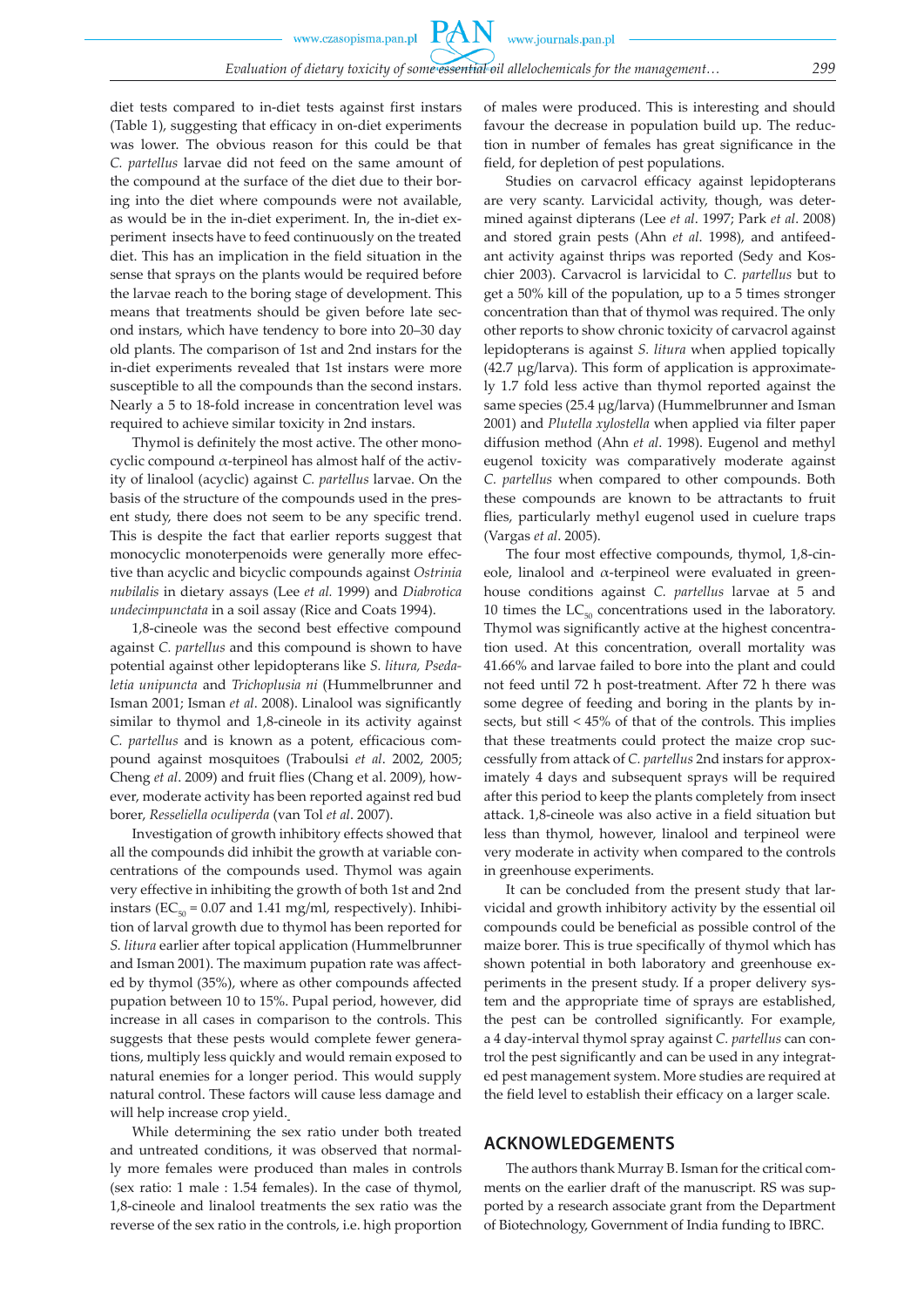# **REFERENCES**

- Ahmed S., Ahmed F., Riaz M.A., Rehman O., Hussain A. 2007. Some studies on the cultural and chemical control of maize stem borer (*Chilo partellus* Swin.), short fly (*Atherigona soccata* Rond.) and termites in maize (*Zea mays*) at Distt. Sahiwal, Punjab. Pakistan. Pak. J. Agric. Sci. 44: 493–497.
- Ahn Y.J., Lee S.B., Lee H.S., Kim G.H. 1998. Insecticidal and acaricidal activity of carvacrol and β-thujaplicine from *Thujopsis dolabrata* var. *hondai* sawdust. J. Chem Ecol. 24 (1): 81–90.
- Akhtar Y., Yeoung Y.R., Isman M.B. 2008. Comparative bioactivity of selected extracts from Meliaceae and some commercial botanical insecticides against two noctuid caterpillars, *Trichoplusia ni* and *Pseudaletia unipuncta*. Phytochem. Rev. 7**:** 77−88.
- Ampofo J.K.O., Saxena K.N. 1989. Screening methodologies for maize resistance to *Chilo partellus* (Lepidoptera: Pyralidae). p. 170–177. In: "Toward Insect Resistant Maize for the Third World: Proc. of the International Symposium on Methodologies for Developing Host Plant Resistance to Maize Insects". CIMMYT, Mexico, D.F.
- Batish D.R., Singh H.P., Kohli R.K., Kaur S. 2008. Eucalyptus essential oil as a natural pesticide. For. Ecol. Manage. 256 (12): 2166–2174.
- Bekele A.J., Hassanali A. 2001. Blends effects in the toxicity of the essential oil constituents of *Ocimum kilimandscharicum* and *Ocimum kenyense* (Labiateae) on two post harvest pests. Phytochemistry 57 (3): 385−391.
- Bekele A.J., Obeng-Ofori D., Hassanali A. 1995. Products derived from the leaves of *Ocimum kilimandscharicum* (Labiateae) as post harvest grain protectants against the infestation of three major stored product insect pests. Bull. Entomol. Res. 85: 361−367.
- Brattsten L.B. 1983. Cytochrome P-450 involvement in the interaction between plant terpenes and insect herbivores. p. 173–195. In: "Plant Resistance to Insects" (L.B. Brattsten, ed.). American Chemical Society, Washington DC.
- CABI 2007. Crop Protection Compendium. CABI, UK. (http://www/cabicompendium.org).
- Cetin H., Erler F., Yanikoglu A. 2007. A comparative evaluation of *Origanum onites* essential oil and its four major components as larvicides against the pine processionary moth, *Thaumetopoea wilkinsoni* Tams. Pest Manage. Sci. 63 (8): 830−833.
- Chang C.L., Cho I.K., Li Q.X. 2009. Insecticidal activity of basil oil, *Trans*-anethole, estragole and linalool to adult flies of *Ceratitis capitata*, *Bactrocera dorsalis* and *Bactrocera cucurbitae*. J. Econ. Entomol. 102: 203−209.
- Cheng S.S., Liu J.Y., Huang C.G., Hsui Y.R., Chen W.J., Chang S.T. 2009. Insecticidal activities of leaf essential oils from *Cinnamomum osmophloeum* against three mosquito species. Bioresour. Technol. 100: 457−464.
- De Groote H. 2002. Maize yield losses from stem borers in Kenya. Insect Sci. Applic. 22 (2): 89–96.
- Dev S., Koul O. 1997. Insecticides of Natural Origin. Harwood Academic Publishers, Amsterdam, 365 pp.
- Dimetry N.Z., Hafez M., Abbass M.H. 2003. Efficiency of some oils and neem formulations against the cow pea beetle, *Callosobruchus maculatus* (Fabricius) (Coleoptera: Bruchidae). p. 1−10. In: "Biopesticides and Pest Management", Vol. 2 (O. Koul, G.S. Dhaliwal, S.S. Marwaha, J.K. Arora, eds.). Campus Books International. New Delhi.
- Ding D., Swedenberg P.D., Jones R.L. 1989. Plant odor preferences and learning in *Macrocentrus grandii* (Hymenoptera: Braconidae) a larval parasitoid of the European corn borer, *Ostrinia nubilalis* (Lepidoptera: Pyralidae). J. Kans. Entomol. Soc. 62 (2): 164–170.
- Finney D.J. 1971. Probit Analysis. 3rd ed. Cambridge University press, London, UK, 333 pp.
- Govindaraddi K. 2005. Antifeedant and insecticidal properties of essential oils of turmeric (*Curcuma longa* L.) against diamond back moth, *Plutella xylostella* (L) M.Sc. thesis, CCS H aryana Agricultural University, Hisar, 185 pp.
- Hari N.S., Jindal J., Malhi N.S. 2008. Resistance of cry 1Ab maize to spotted stemborer *Chilo partellus* (Lepidoptera: Crambidae) in India. Int. J. Trop. Insect Sci. 27: 223−228.
- Hummelbrunner L.A., Isman M.B. 2001. Acute, sublethal, antifeedant and synergistic effects of monoterpenopid essential oil compounds on the tobacco cutworm, *Spodoptera litura* (Lep., Noctuidae). J. Agric. Food Chem. 49:715–720.
- Isman M.B., Machial C.M. 2006. Pesticides based on plant essential oils: from traditional practice to commercialization. p. 29–44. In: "Naturally Occurring Bioactive Compounds" (M. Rai, M.C. Carpinella, eds.). Elsevier, BV.
- Isman M.B., Wilson J.A., Bradbury R. 2008. Insecticidal activities of commercial rosemary oils (*Rosmarinus officinalis*) against larvae of *Pseudaletia unipuncta* and *Trichoplusia ni* in relation to their chemical compositions. Pharm. Biol. 46 (1–2): 82−87.
- Kanta U., Sajjan S.S. 1992. Sugars as feeding stimulants in artificial diet for the mass rearing of *Chilo partellus* (Swinhoe). J. Insect Sci. 5: 126−129.
- Karr L.L., Coats J.R. 1988. Insecticidal properties of *d* limonene. J. Pestic. Sci. 13: 287–290.
- Kfir R., Overholt W.A., Khan Z.R., Polaszek A. 2002. Biology and management of economically important lepidopteran cereal stem borers in Africa. Ann. Rev. Entomol. 47: 701–731.
- Koschier E.H., Sedy K.A. 2001. Effects of plant volatiles on the feeding and oviposition of *Thrips tabaci*. p. 185–187. In: "Thrips and Tospoviruses" (R. Marullo, L. Mound, eds.). CSIRO, Australia.
- Koul O. 2005. Insect Antifeedants. CRC Press, Boca Raton, FL, 1004 pp.
- Koul O., Walia S. 2009. Comparing impacts of plant extracts and pure allelochemicals and implications for pest control. CAB Reviews: Perspectives in Agriculture, Veterinary Science, Nutrition and Natural Resources 4: 1–30.
- Koul O., Walia S., Dhaliwal G.S. 2008. Essential oils as green pesticides: Potential and constraints. Biopestic. Int. 4 (1): 63−84.
- Lee S., Tsao R., Coats J.R. 1999. Influence of dietary applied monoterpenoids and derivatives on survival and growth of the European corn borer (Lepidoptera: Pyralidae). J. Econ. Entomol. 92 (1): 56–67.
- Lee S.G., Kim S.I., Ahn Y.J., Kim J.B., Lee B.Y. 1997. Effectiveness of carvacrol derived from *Thujopsis dolbrata* var. *hondai* sawdust against *Thecodiplosis japonensis* (Diptera: Cecidomidae). Pestic. Sci. 49: 119–124.
- Mordue (Luntz) A.J., Simmonds M.S.J., Ley S.V., Blaney W.M., Mordue W., Nasiruddin M., Nisbet A.J. 1998. Actions of azadirachtin, a plant allelochemical against insects. Pestic. Sci. 54 (3): 277−284.